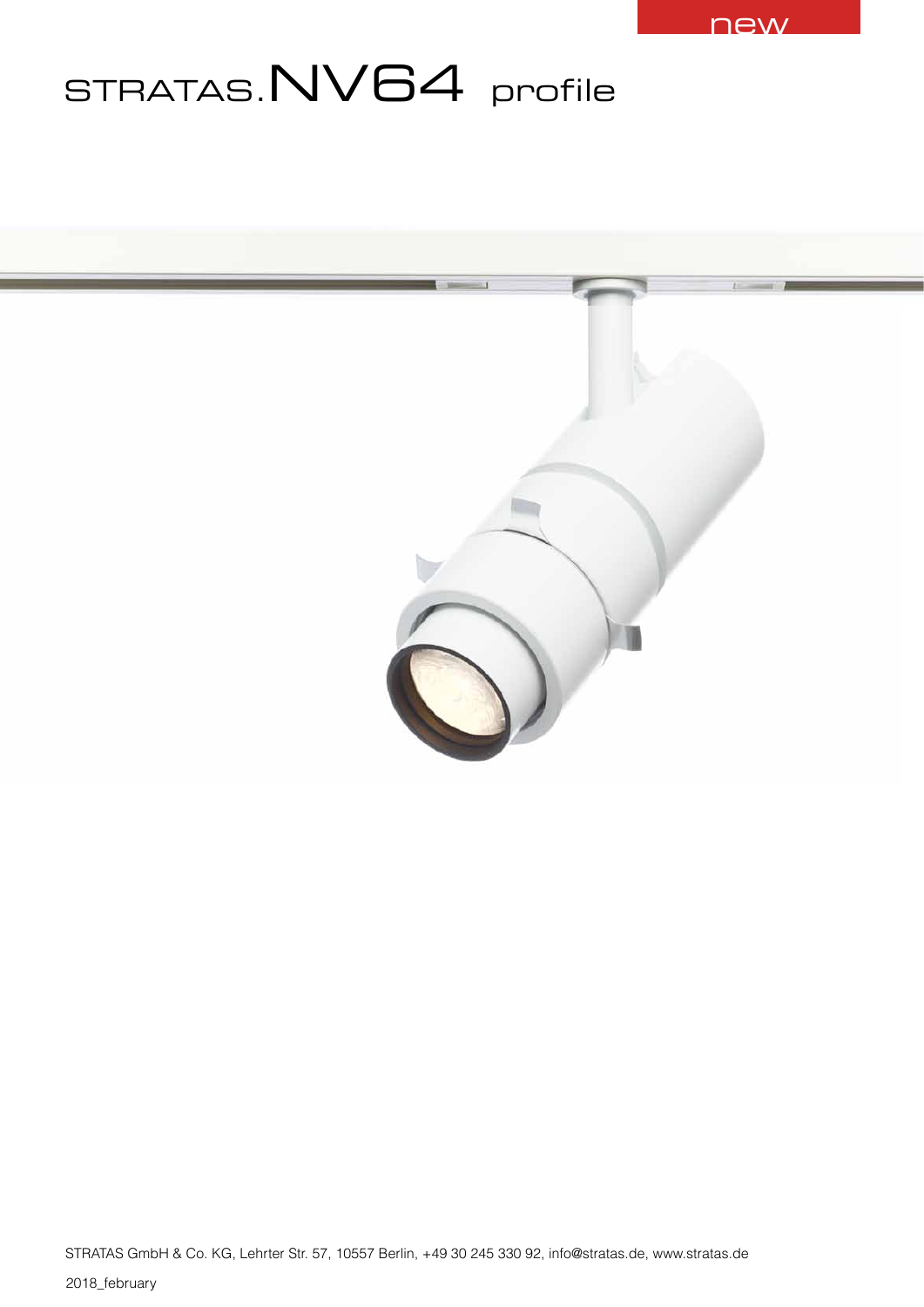



### **Xicato XIM LED (CRI** = **98) profile**

#### **luminaire**

- small construction-kit spotlight system Ø 64mm
- beamshaper

# **lamp**

- XICATO / XIM-Artist (CRI = 98 / R9=95) Xicato Module LES 9mm, **NV64p-XIM-9, 1050Im, typ. 22W**
- colour temperature: 3000 K (2700 K, 3500 K, 4000 K on request) 1×2 step MacAdam initial.
- life hours: 50,000 h L70/B0/F0
- Colour and lumen consistent over life
- other Xicato-LEDs on request

#### **beam angle**

• beamshaper

#### **accessoires**

• snoot

#### **control**

• XIM with Bluetooth low Energie (BLE) - BLE / flicker free / 0,1-100% dimming / dimming control with iOS or Android app - DALI / flicker free / 0,1-100% dimming

#### **mounting**

- track adapter 48V DALI / EUTRAC
- surface mount

#### **orientation**

• 0 ̊- 90 ̊ vertical tilt and 360 ̊ rotation.

#### **material / colour**

- aluminium, powder coated
- white, silver, black (other colours available on request)

#### **miscellaneous**

- system typ. 22W
- Operating temperature: -25°C to 35°C
- weight: 0.6 kg







illuminance E (lx) max. square edge length A (m) distance H (m)

| 550 lx<br>0,6 <sub>m</sub><br>2m<br>244 lx<br>0.9 <sub>m</sub><br>Зm  | A(m) |
|-----------------------------------------------------------------------|------|
| 4m<br>137 lx<br>1,2m<br>6m<br>1,8m<br>61 lx<br>$2,4$ m<br>34 lx<br>8m |      |
|                                                                       |      |







STRATAS GmbH & Co. KG, Lehrter Str. 57, 10557 Berlin, +49 30 245 330 92, info@stratas.de, www.stratas.de

2018 february